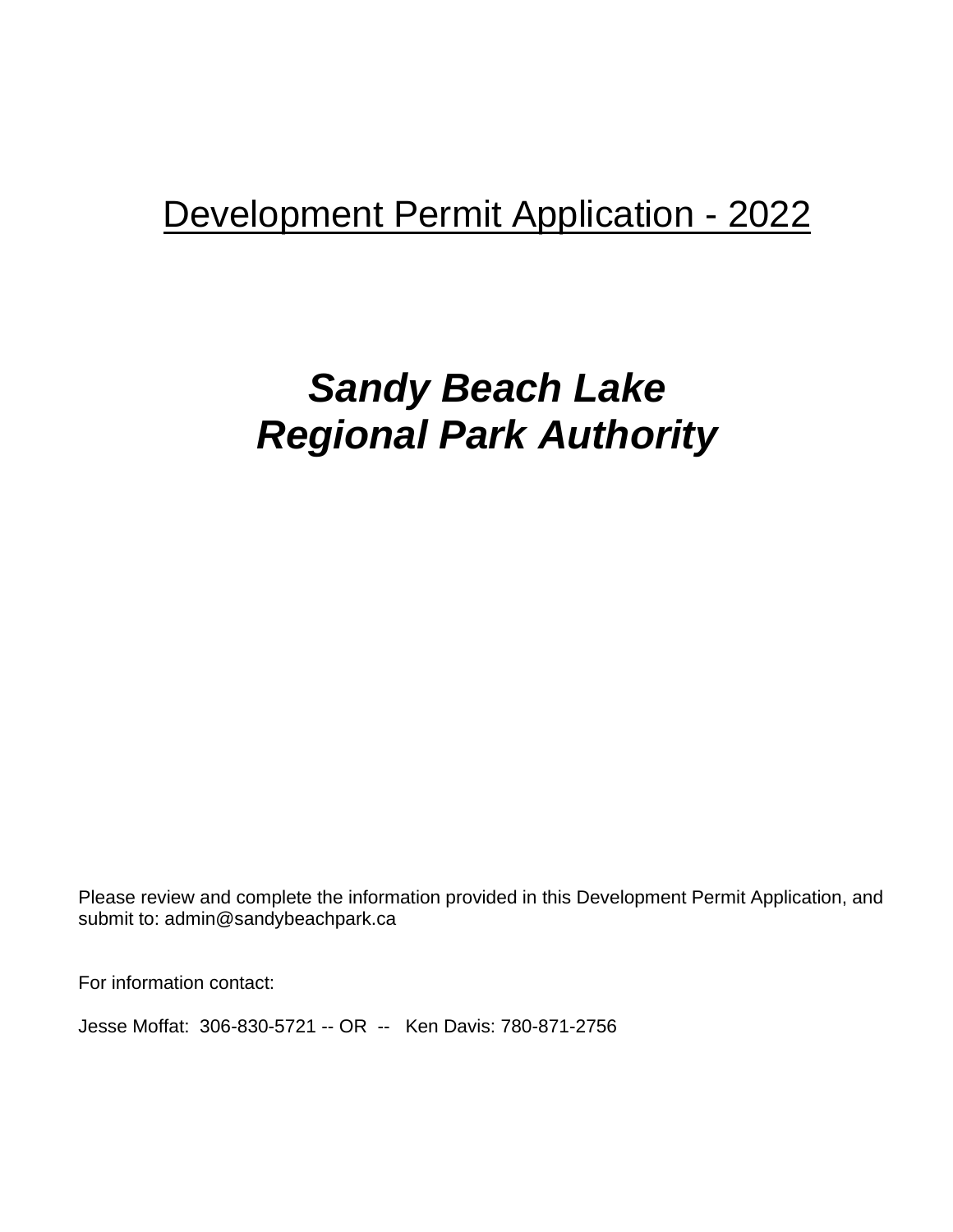## General Information:

Sandy Beach Lake Regional Park Authority (SBLRP) is responsible to ensure that all development within the boundaries of the Regional Park are conducted such that the development meets all appropriate Regulations, Standards and By-Laws.

The requirements as they pertain to various types of development can be found in (but not limited to) the following reference documents:

- ➢ Sandy Beach Lake Regional Park Bylaws
- ➢ The Uniform Building and Accessibility Standards Act
- ➢ National Building Code of Canada
- ➢ The Canadian Electrical Code (and Provincial Supplements)
- ➢ The Public Health Act and Regulations to the Public Health Act

It is the expectation of the SBLRP Authority that **ALL** development work will be subject to application and approval by the SBLRP Authority. With exception of small "non-dwelling" structures (maximum 100 ft²), applicable building permits and subsequent inspections are required to be completed.

The satisfactory completion of necessary permits and inspections, and all associated costs thereof will be the responsibility of the person(s) whose name(s) are noted as the "Applicant" within the "Development Permit Application"

As per Park Bylaw 2020-16 (Building Bylaw) fees are associated with the review and approval of a Development Permits. Specifically a fee of \$250.00 is required to initiate the review and approval process.

Additionally, a deposit of \$2250.00 is required at the time of the permit approval, and this deposit will be held in trust, and is completely refundable upon completion of the items noted in the plans and specs and approved on the development permit within 2 years following the granting of the permit, or the deposit will be forfeited to the SBLRPA. The two fees are to be provided in two separate payments.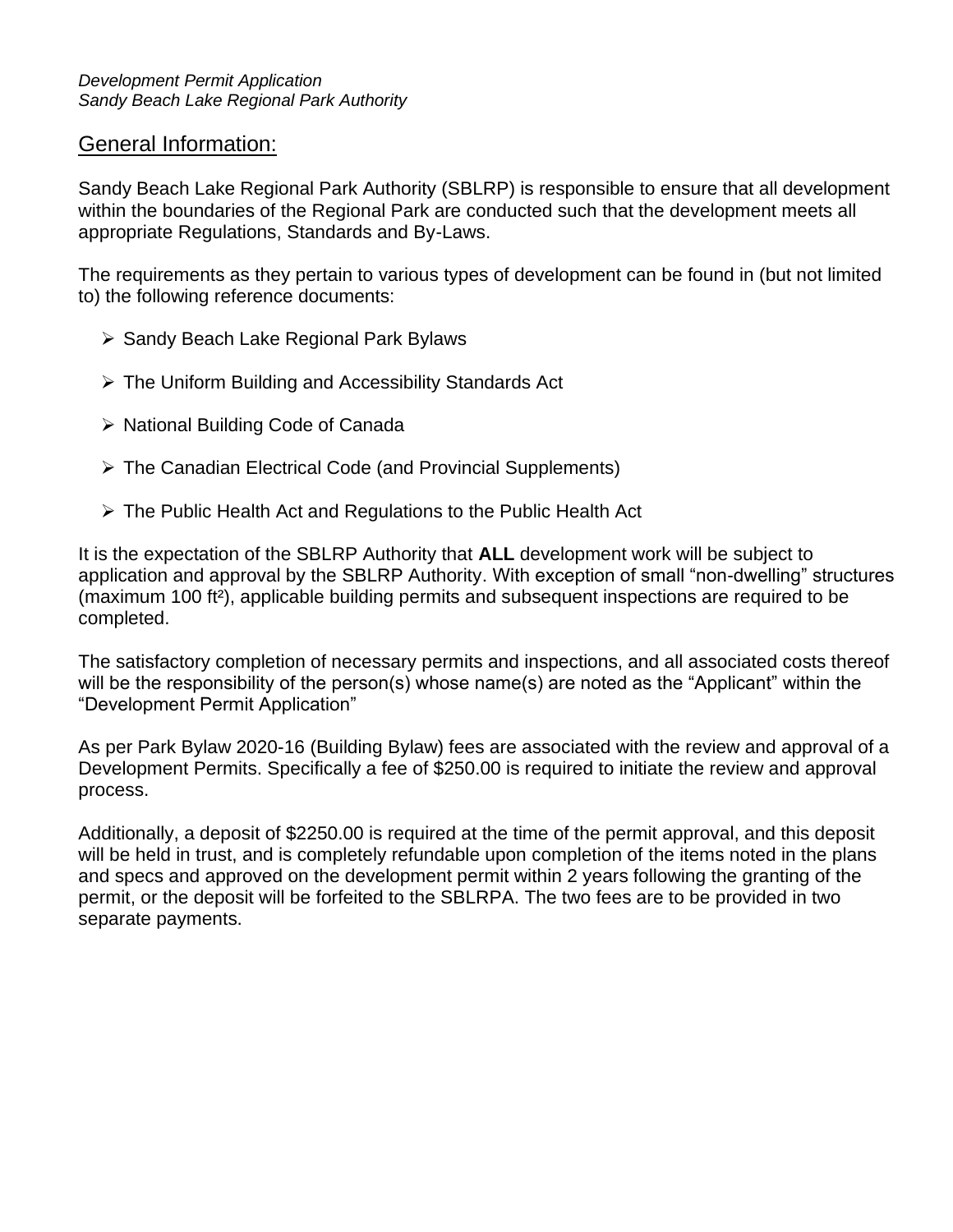## *DEVELOPMENT PERMIT APPLICATION -- Sandy Beach Lake Regional Park*

| Applicant Name: 1997                    |                                                                         | Cabin / Lot No.                                                                                                      |
|-----------------------------------------|-------------------------------------------------------------------------|----------------------------------------------------------------------------------------------------------------------|
|                                         | First<br>Last                                                           |                                                                                                                      |
| <b>Mailing Address:</b>                 |                                                                         |                                                                                                                      |
| City / Town:                            | <u> 1989 - Johann Barbara, markazi bashkar mashrida (h. 1989).</u>      | Postal Code: <u>________________</u>                                                                                 |
| Telephone:                              |                                                                         | (Home) (Work) (Cell)                                                                                                 |
|                                         |                                                                         |                                                                                                                      |
| <b>Development Details</b>              |                                                                         |                                                                                                                      |
| Type of Development:                    | Dwelling ____ Shed ____ Deck ____ Septic Holding Tank ___               |                                                                                                                      |
|                                         | Class of Work: ---- New _____ Addition / Renovation _____ Removal _____ |                                                                                                                      |
|                                         |                                                                         | Dwelling Info: Approximate Square Footage ________ Approximate External Dimensions                                   |
|                                         |                                                                         | Will Dwelling (New or Addition) have Electricity? Yes __ No __ (If Yes, an electrical permit is required)            |
|                                         |                                                                         | Will Structure be connected to a Sewage (Grey & Black Waters) Holding Tank? - Yes___ No ___                          |
| required)                               |                                                                         | Is a New Sewage Holding Tank being installed? Yes ____ No ____ (If Yes, a Sask. Health Permit & Inspection is        |
|                                         |                                                                         | What is the holding tank made of ? ___________________________What is the holding tank volume ?________gallons       |
|                                         | Is Earthwork or Vegetation / Tree Removal Required ? -- Yes ___ No ___  |                                                                                                                      |
| Will Dwelling be heated? Yes ___ No ___ |                                                                         |                                                                                                                      |
|                                         |                                                                         | Type of Heating: Natural Gas ___ Electricity ___ Wood ___ Other ___ (Please check off all boxes that are applicable) |
| <b>Non-Dwelling Development:</b>        |                                                                         |                                                                                                                      |
|                                         |                                                                         | Please describe the type of "non-dwelling" development, including information on the type and size, location on      |
|                                         |                                                                         |                                                                                                                      |
|                                         |                                                                         |                                                                                                                      |
| Schedule:                               |                                                                         |                                                                                                                      |
|                                         |                                                                         |                                                                                                                      |